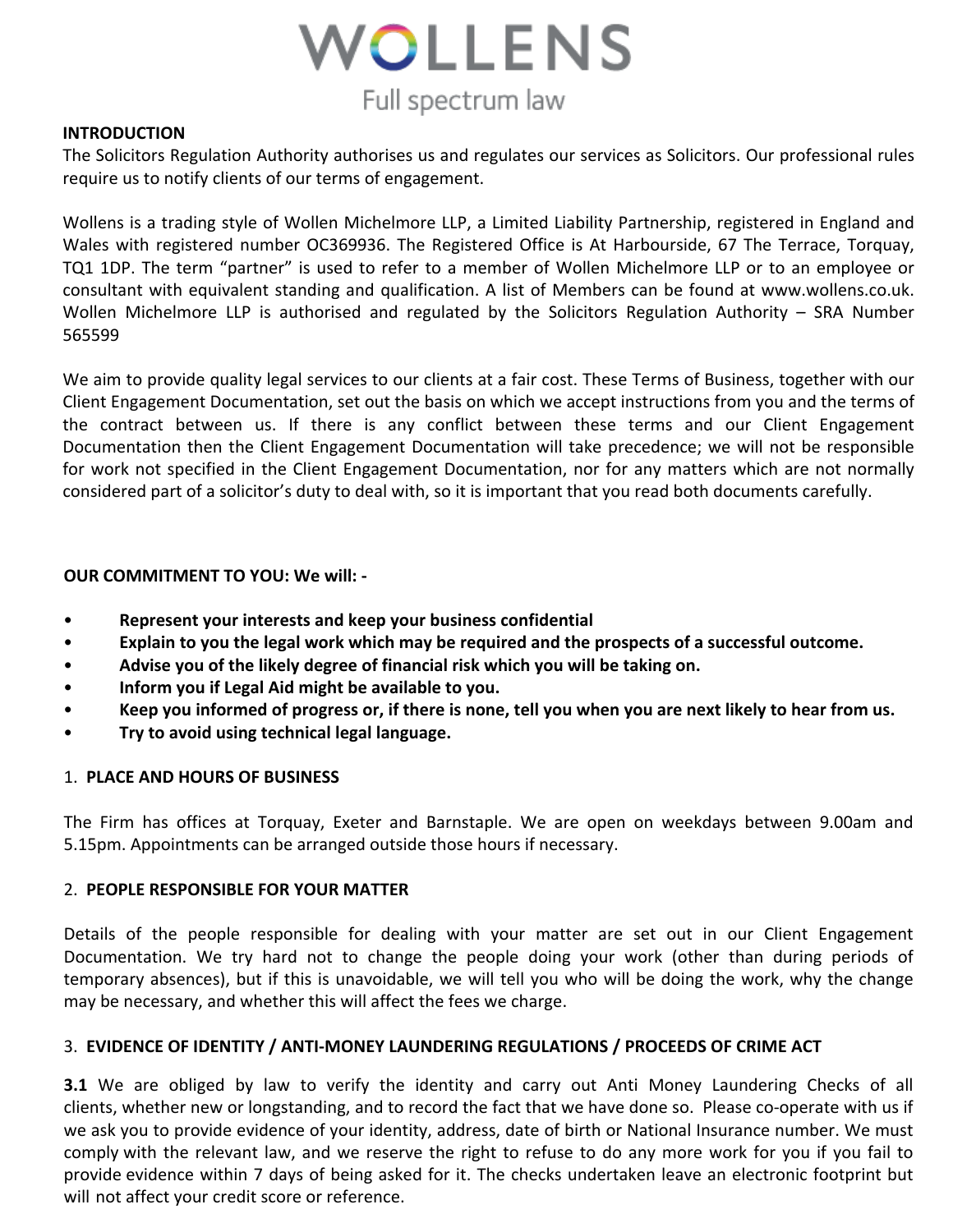**3.2** To comply with 3.1 above we will carry out online verification at a cost of £10 + vat for each individual, and £8.50 + Vat for a company search. We also require two company director searches charged at £10 + vat per search. These fees are paid by you.

**3.3** We have a duty to report to the National Crime Agency (NCA), without reference to our clients, any matter which we suspect may constitute criminal conduct. The Proceeds of Crime Act is intended to cover blatant criminal activity such as drug dealing, money laundering etc, but it also captures other activities such as tax evasion and benefit fraud (innocent or otherwise). It is our duty to report any matter where we have either knowledge or reasonable suspicion of any criminal conduct involved, no matter how trivial. We are precluded by law from informing you of our intention to make any such report and we will not be able to progress your matter for a period of seven working days from the date of the report. Where such a report is made, whether correctly or not, there shall be no liability to this firm and in no circumstances, shall any compensation be due or payable.

**3.4** We will not accept cash payments in excess of £1,000 on any one matter.

**3.5** We reserve the right to make enquiries into the source of all monies paid to us in connection with work we undertake for you.

**3.6** We will not be liable for any loss, whether loss of profit or any indirect, special or consequential loss, damage, costs, expenses or other claims which arise out of any action, failure to act, or delay on our part in complying with the Proceeds of Crime Act and its associated Regulations.

# **4. CHARGES AND EXPENSES**

**4.1 Basis of our charges:** our charges are mainly based on the time we spend on your case. Time spent will include meetings with you and others, time spent travelling, considering, preparing and working on papers, correspondence including e-mails, and making and receiving telephone calls, as well as time spent responding to your telephone calls and letters. We charge different hourly rates for our legal staff. The hourly rates vary according to the seniority and experience of the person dealing with your case and range from £150 to £500. We charge a notional rate of 6 minutes of your lawyer's time for short letters and telephone calls. Longer letters and telephone calls will be charged according to the time spent. We do not charge a different rate for traveling or waiting time.

**4.2 Review of charge rates:** we review the hourly rates annually, to take account of changes in our overhead costs, and we will notify you in writing if our rates increase. Our hourly charge rates are linked to the rates allowed by our local judiciary which also are usually reviewed annually.

**4.3 Additional factors in charging**: in addition to the time spent, we may take into account a number of other factors which include

- the complexity of the matter or the difficulty or novelty of the questions raised.
- the skill, labour, special knowledge and responsibility involved.
- the number and importance of the documents prepared or perused, without regard to length, and the place and circumstances of the business transacted.
- the amount or value of any money or property involved
- the importance of the matter to the client

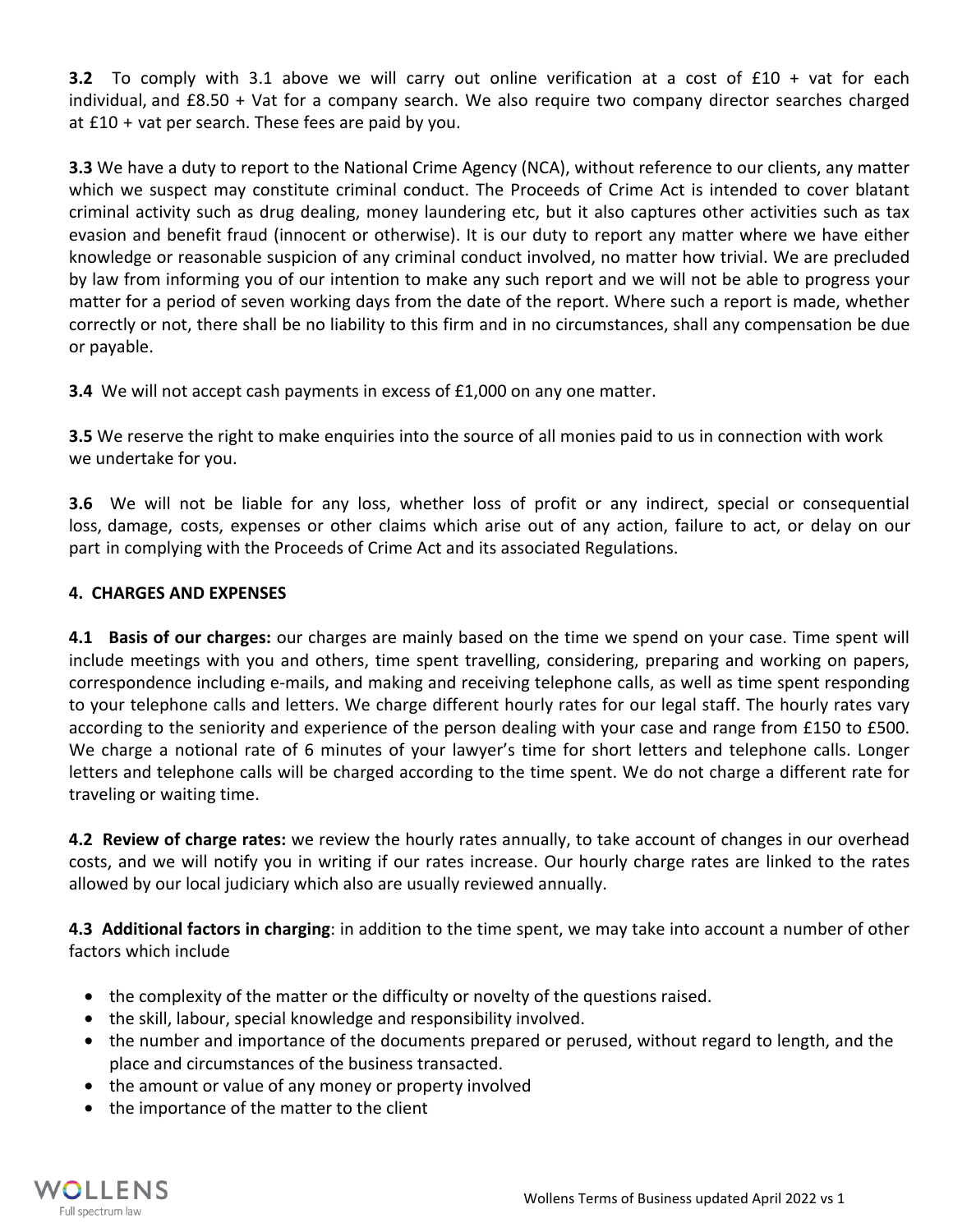**4.4 Your responsibility for costs:** the amount of our costs which you will have to pay may be more than the amount you can recover from another party. If for any reason this matter does not proceed to completion, we will charge you for work done and expenses incurred.

**4.5 VAT:** we will add VAT to our charges at the rate that applies when the work is done. At present, the VAT rate is 20%. Our VAT number is 124 1592 37.

**4.6 Expenses:** there may be certain other expenses (which we refer to as "disbursements") which you will have to pay, including payments we make on your behalf such as search fees, Land Registry fees, and Stamp Duty Land Tax. VAT is payable on certain expenses. We have no obligation to make such payments unless you have provided us with funds for that purpose.

**4.7 Calls to Mobile Phones and/or Abroad:** we include the cost of telephone calls in our charge rates. However, if we have to make frequent calls to a mobile phone, or abroad, on your behalf, we reserve the right to make an additional charge.

**4.8 Unforeseen additional work:** we will inform you if any unforeseen additional work becomes necessary (for example, due to unexpected difficulties or if your requirements or the circumstances significantly change during the course of the matter). We will also inform you in writing as best we can of its estimated cost before any extra charges and expenses are incurred.

**4.9 Sums on account:** it is normal practice to ask clients to pay sums of money on account of the charges and disbursements which are expected in the following weeks or months. This helps to avoid delay. When we put these payments towards your bill/s, we will send you a receipted bill, but please note that your total charges and disbursements may be greater than any payments you have made in advance.

**4.10 Estimates:** in most matters we will not be able to agree a fixed price because we do not know precisely what work is going to be involved. We will always try to give you the best information about the likely cost at the beginning of the matter and at intervals while it proceeds. Any estimate we give will be a probable fee based on our experience of the work involved in a typical transaction or matter of the kind that is envisaged. However, the costs information we give you is likely only to be our best guidance and if the work turns out to be more complicated or takes longer than anticipated, we may need to increase our estimate.

**4.11 Abortive or terminated work:** if work which we have undertaken for you does not proceed to a conclusion, we will charge only for the work done up to the point when the matter proves abortive and for any disbursements made on your behalf. Where you terminate your instructions to us before a matter is concluded, again we will charge only for work done up to the point of termination. We will release your files and other papers once payment of the account and any other outstanding accounts has been made.

# **5. BILLING ARRANGEMENTS**

In some areas of work we will bill you just before or at the end of the transaction. However, in most matters, we will send you an interim bill for our charges and expenses monthly or such other interval as we agree with you, while the work is in progress; we will then submit a final bill when we have completed the work. If we send you an interim bill this will be the only and final bill for charges and expenses incurred during the period stated in it, unless otherwise stated.

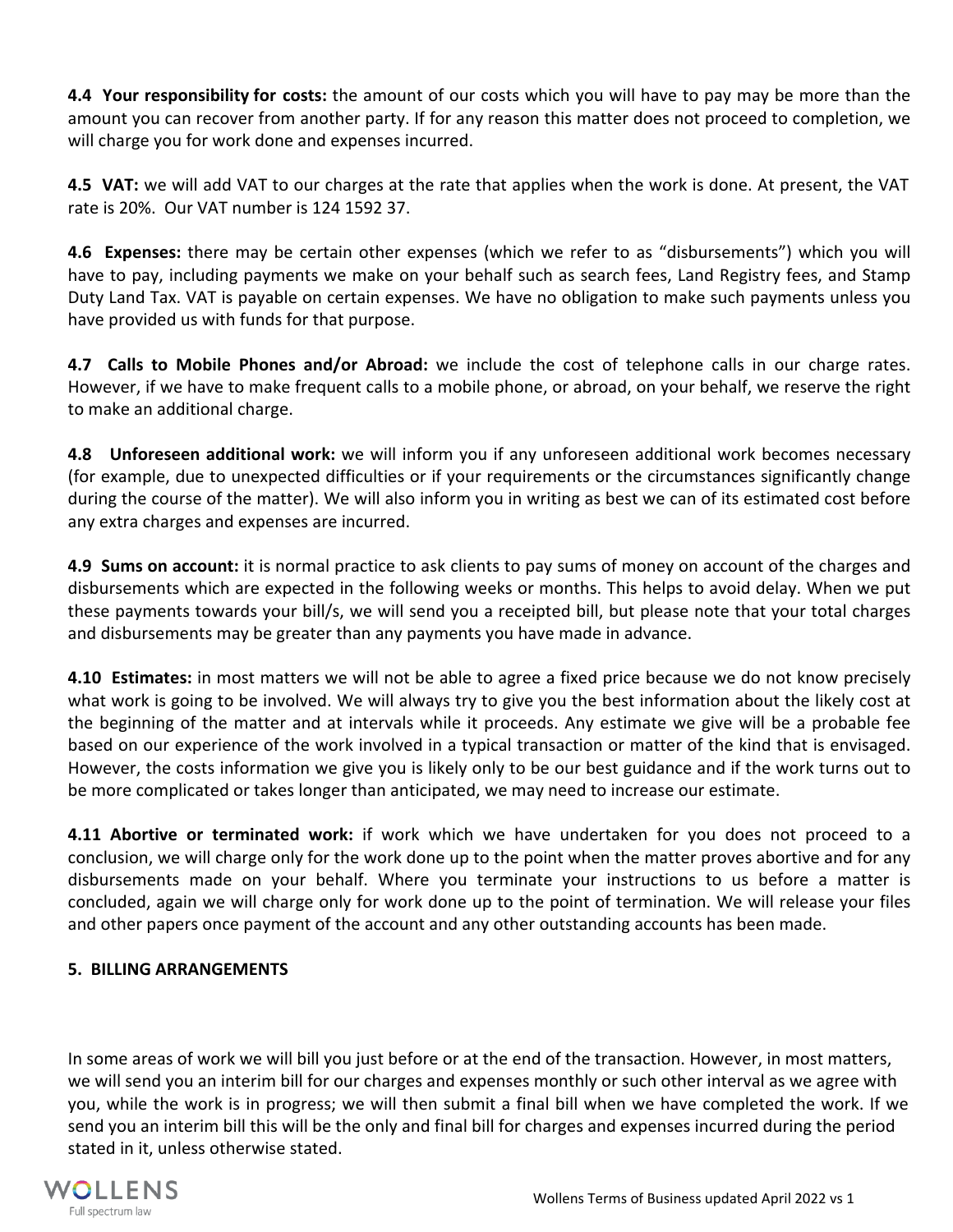- **Property Transactions**: We will normally send you our invoice following exchange of contracts. Payment is required prior to complete on a purchase, and on completion on a sale. If sufficient funds are available on completion, and we have sent you an invoice, we will deduct our charges and expenses from the funds we hold for you.
- **Other cases or transactions:** It is normal practice to ask clients to pay sums of money from time to time on account of charges and expenses which are expected to be incurred. We will send regular interim bills during the course of the matter. This helps you to budget for costs as well as keeping you informed of the legal expenses which are being incurred. Prompt payment is required, in order to avoid delay in the progress of the matter. If payment is not received, then we reserve the right to cease acting for you.

Payment is due to us forthwith. Interest will be charged on any bills that remain unpaid after 30 days at the rate of 8%. All costs and disbursements incurred by us to recover any unpaid sums will also be due from you. We reserve the right to discharge any outstanding costs and expenses incurred on your behalf from any damages or costs recovered in your name. If you have any query about your bill, you should contact the lawyer dealing with your matter straight away.

## **6. OTHER PARTIES' CHARGES AND EXPENSES**

**6.1** In some cases and transactions a client may be entitled to payment of costs by some other person or opponent. It is important that you understand that in such circumstances, the other person or opponent may not be required to pay all the charges and expenses which you incur with us. You will be required to pay our charges and expenses in the first instance, and any amounts which can be recovered will be a contribution towards those payments. If the other party is in receipt of Public Funding no costs are likely to be recovered. You will be responsible for paying our charges and expenses in seeking to recover any costs that the court orders the other party to pay to you.

**6.2** A client who is unsuccessful in a court case may be ordered to pay the other party's legal charges and expenses. Those sums are payable in addition to our charges and expenses. Arrangements can be made to take out insurance to cover liability for such legal expenses – please discuss this with us if you are interested in this possibility.

### **7. INTEREST PAYMENTS**

**7.1** Subject to 7.2 below, if the Firm holds money on your behalf, we will pay sums in lieu of interest in accordance with the Solicitors Accounts Rules, based on National Westminster Bank Plc's business rate from time to time.

**7.2** We will not account to you for interest which does not exceed £20.00 or for interest on sums paid by you on account to cover our costs.

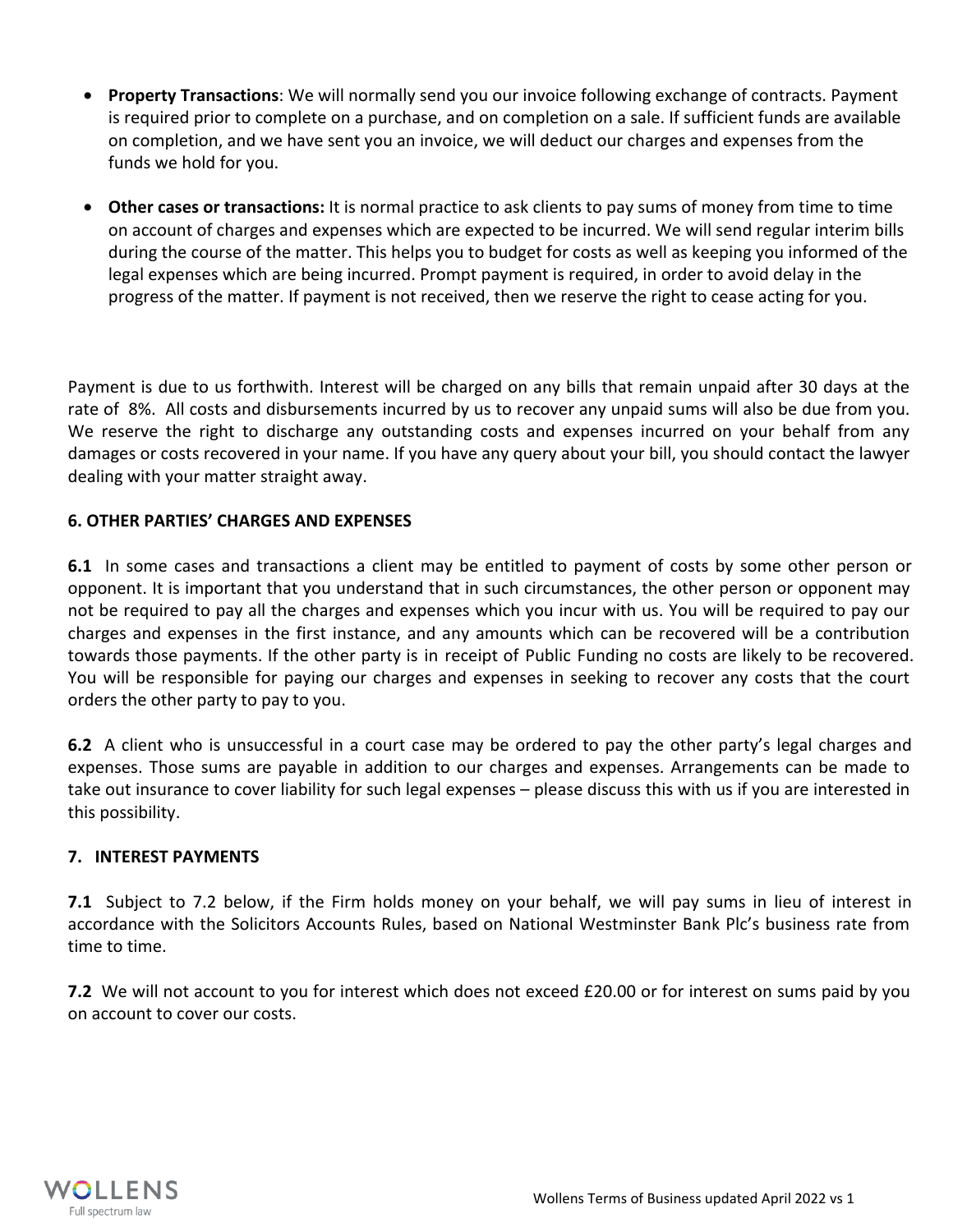## **8. STORAGE OF PAPERS AND DOCUMENTS**

**8.1** After completing the work, we are entitled to keep all your papers and documents while there is money owing to us for our charges and expenses. We will keep our file of papers, except for any of your papers which you ask to be returned to you, for a minimum of six years. Thereafter, and unless you notify us to the contrary in writing, you are deemed to have authorised us to destroy the file six years after the date of the final bill we send you for this matter. We will not destroy documents you ask us to deposit in safe custody.

**8.2** If we retrieve papers or documents from storage in relation to former, continuing or new instructions to act in connection with your affairs, we may make a charge for such retrieval. We may also make a charge based on time spent producing stored papers or documents to you or another at your request. We may also charge for reading correspondence or for other work necessary to comply with the instructions given by you or on your behalf.

# **9. CONFIDENTIALITY + QUALITY OF SERVICE**

We will keep confidential all information which we acquire about you and your affairs, and we will not act for other clients without your consent if to do so would conflict with your interests. However, to enable us to maintain the quality of our service to clients, periodic checks are undertaken by outside assessors including Lexcel and The Legal Aid Agency. Your file may therefore be the subject of inspection for this purpose. Your consent for such to take place will be assumed unless you notify us in writing when returning the copy of these terms of business to us that you object. The inspections are conducted in confidence and are intended to audit the quality of the firm's procedures and file management rather than the content of the file.

### **10. SERVICE LEVEL GUARANTEE**

We know that we can provide you with excellent client service. Client service consists of things like our availability, prompt phone and email responses, unequivocal, timely and commercially pragmatic advice, clear explanations, clear written communication and ease of doing business with.

In order to give this guarantee real credibility, if you don't consider that you have had great service from us during the course of this engagement, you may unilaterally reduce our fee by up to 15% - no strings attached. All we ask is that if you elect to invoke the guarantee that you do so in a principled and fair manner and that you share with us the ways in which we need to improve our service levels.

Note that this is a service guarantee, not a results or outcome guarantee.

Please note that you must invoke the Service Level Guarantee within 14 days of the bill being issued. Payment must then be made within 7 days.

## **11. YOUR RESPONSIBILITIES**

Your responsibilities include giving us full, honest and proper instructions, co-operating fully with us in the preparation of your matter, not asking us to work in an improper or unreasonable way, and making payments on account and payment of invoices promptly. If you do not fulfil these responsibilities we may stop acting for you. If we decide to stop acting for you, we will tell you the reason and give you notice in writing.

### **12. TERMINATION**

**12.1** You may terminate your instructions to us in writing at any time but we will be entitled to keep all your papers and documents while there is money owing to us for our charges and expenses. In some circumstances, we may consider we ought to stop acting for you, for example, if you cannot give clear or proper instructions on how we are to proceed, or if it is clear that you have lost confidence in how we are carrying out your work.

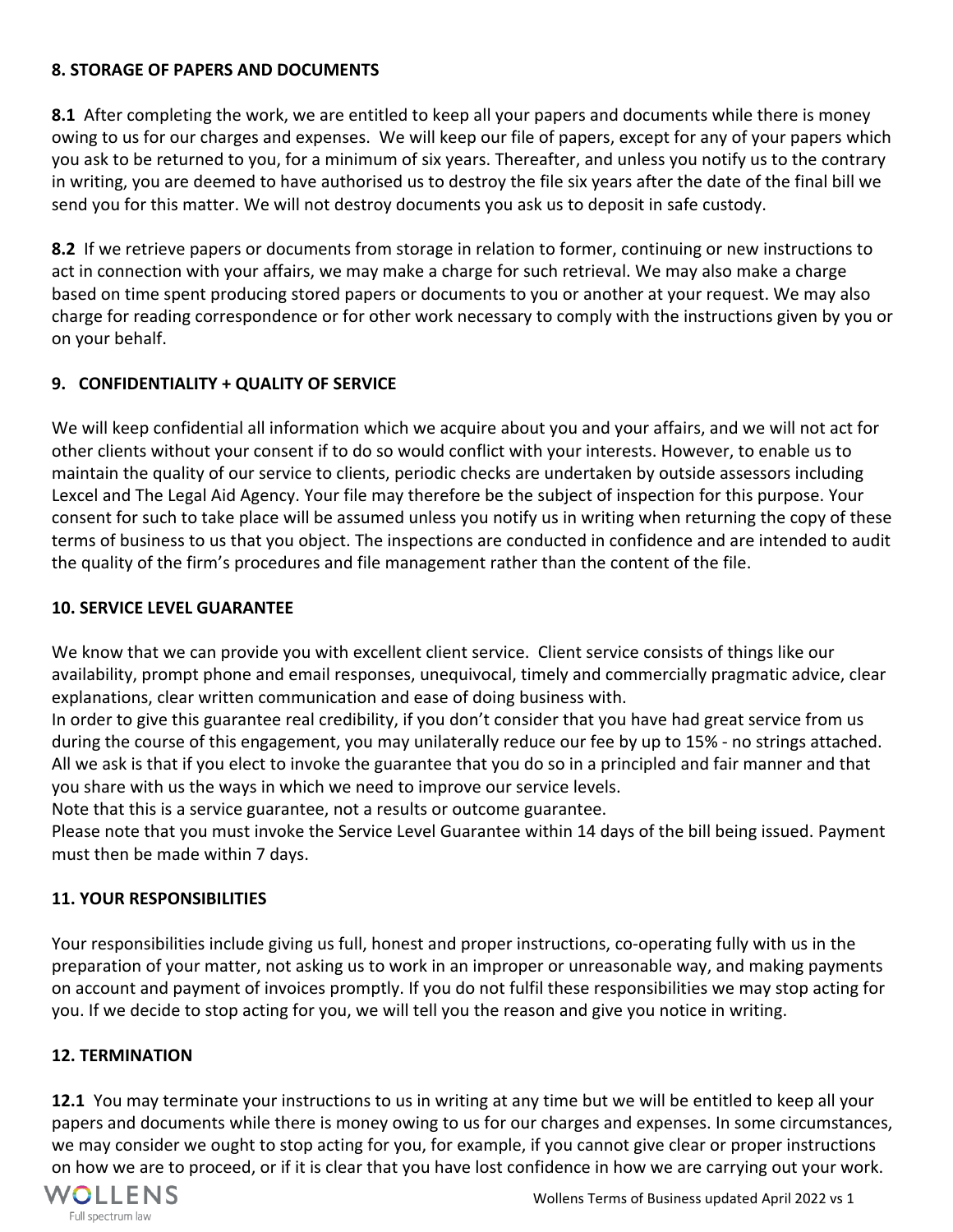**12.2** We may decide to stop acting for you only with good reason, for example, if you fail to give us clear or proper instructions, or if you do not pay an interim bill or comply with our request for any payment on account. We must give you reasonable notice that we will stop acting for you. If you or we decide that we will no longer act for you, you will pay our charges on an hourly basis and expenses as set out earlier for work done to the date on which we cease to act.

## **13. COMPLAINTS**

**13.1** We are confident we provide a high quality service, but we always want to make improvements where we can. If, however, you have any queries about our work for you, please raise them in the first instance with the lawyer with conduct of your matter. If the problem is not resolved to your satisfaction or you would prefer not to speak to your lawyer, then please contact your lawyer's Supervising Partner, or the firm's Compliance **Director, Mrs. Lauren Burgess. Alternatively, please ask for a copy of our Complaints Procedure.**

**13.2** If you are not satisfied with our handling of your complaint you may be entitled to apply to the Court for an assessment of the bill under Part III of the Solicitors Act 1974. In addition, you may be entitled to ask the Legal Ombudsman of PO Box 6806, Wolverhampton, WV1 9WJ, telephone 0300 555 0333, to consider the complaint. A request to the Legal Ombudsman should normally be made within six months of our final written response to your complaint, or within six years of the act or omission about which you are complaining.

**13.3** All Firms of solicitors are obliged to attempt to resolve problems that clients may have with the service provided. It is therefore important that you raise your concerns with us at the earliest opportunity.

## **14. PROFESSIONAL INDEMNITY**

The Firm maintains professional negligence indemnity insurance with Travelers Insurance Company Limited, policy number UC SOL 3985302 through Lockton Companies LLP, The St Botolph Building, 138 Houndsditch, London EC3A 7AG, and the cover extends to all our work in England & Wales.

# **15. EQUAL OPPORTUNITIES**

Our Equal Opportunities policy applies both to our staff and to clients: we do not discriminate on the grounds of race, colour, ethnic or national origins, sex, disability, age, sexual orientation or religion.

## **16. COMMUNICATIONS BETWEEN YOU AND US**

**16.1** We aim to communicate with you by such method as you may request. We will communicate with others when appropriate by fax or e-mail. We find that e-mail is one of the best ways of communicating with clients and others, but they may not always reach their destination and may not be secure. There is also always a risk that an e-mail may be infected by a computer virus, although we have taken every possible measure to avoid any such infection. Our main concern of course is to do everything we can to preserve confidentiality about your affairs, but communication by e-mail does involve the risk of confidentiality being breached in some way.

**16.2** However, unless otherwise agreed in writing, we will use conventional e-mail to communicate with you and anyone else involved in any matter on which you instruct us. You agree that you have accepted the risks involved.

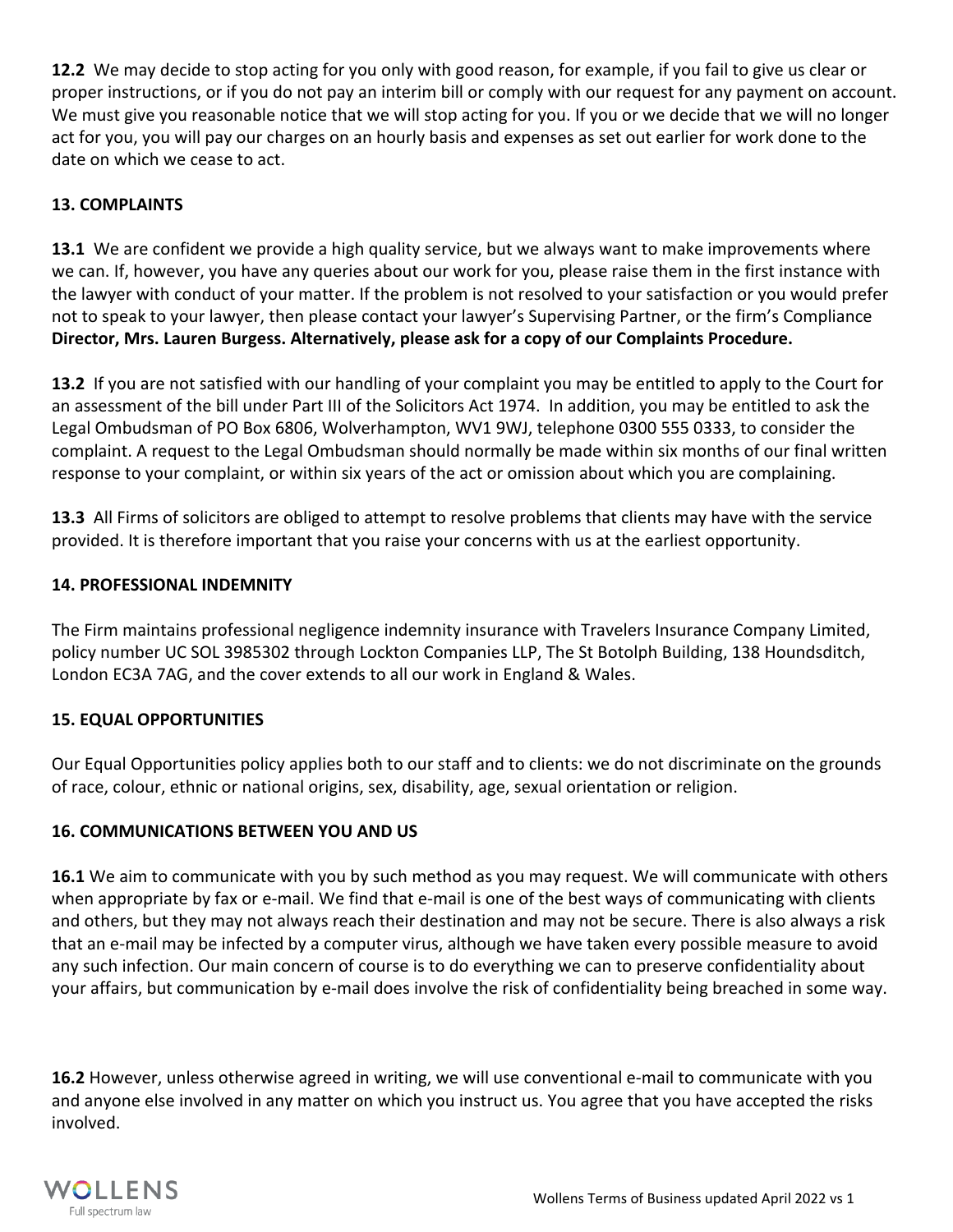**16.3** Data Protection: We will need to keep information about you for as long as we act for you in any matter and for as long a period as is necessary after the end of that matter. We will process the information and keep it securely in accordance with the principles of the Data Protection Act 2018. It may be necessary for us to pass on information about you to third parties such as, for example, barristers or expert witnesses. In cases where a bill remains unpaid after exhausting all internal credit control procedures, we will share your details with an external debt recovery service.

**16.4** In a relevant case, you may authorise us to obtain your medical records or to obtain a medical report about you; if so, you agree to us keeping such records and reports. You also agree that we may copy such records and reports to other parties or professionals where we have to do so in the interests of your case or when required to do so by a court or tribunal.

**16.5** From time to time we may want to write to you with news about legal developments which may interest you, or details of other services we can provide. If you do not wish us to write to you for these purposes, please let us know in writing.

**16.6** It is important that you notify us please of any changes to your personal details i.e. name and address so that we can ensure our database is correct.

## **17. COPYRIGHT**

Copyright in any document we produce is owned by us. You may of course copy any document we produce for you, but you must not re-use or adapt or modify any such document without our written agreement. We reserve our legal right to be identified as the creator and copyright owner of any document we produce. We reserve the right to re-use any documents or any parts of documents that we produce in connection with your matters for other clients or generally in our business; however, we will not disclose any information which is confidential to you.

### **18. TRANSFER OF MONEY**

Where we have to transfer money on your behalf we cannot do so until the money has cleared through the banking system. If the money has not been cleared we will not make the payment for you. We may charge you the CHAPS or other banking charge.

### **19. PARTNERSHIPS AND COMPANIES**

If you instruct us on behalf of a partnership, limited company, society, unincorporated association or trust, you hereby personally warrant and confirm that you have due power, authority and permission to instruct the Firm on behalf of such body. If you continue to instruct us as a director or other officer of a limited company, or as a partner or trustee, you agree that you will be personally liable to the firm for all our fees and costs payable by the company, partnership, association or trust in the event of any default by such body.

## **20. CONTRACTS (RIGHTS OF THIRD PARTIES) ACT 1999**

For the purposes of S.1 (2) of the Contracts (Rights of Third Parties) Act 1999, it is agreed that none of the above Terms of Business shall be enforceable by a third party.